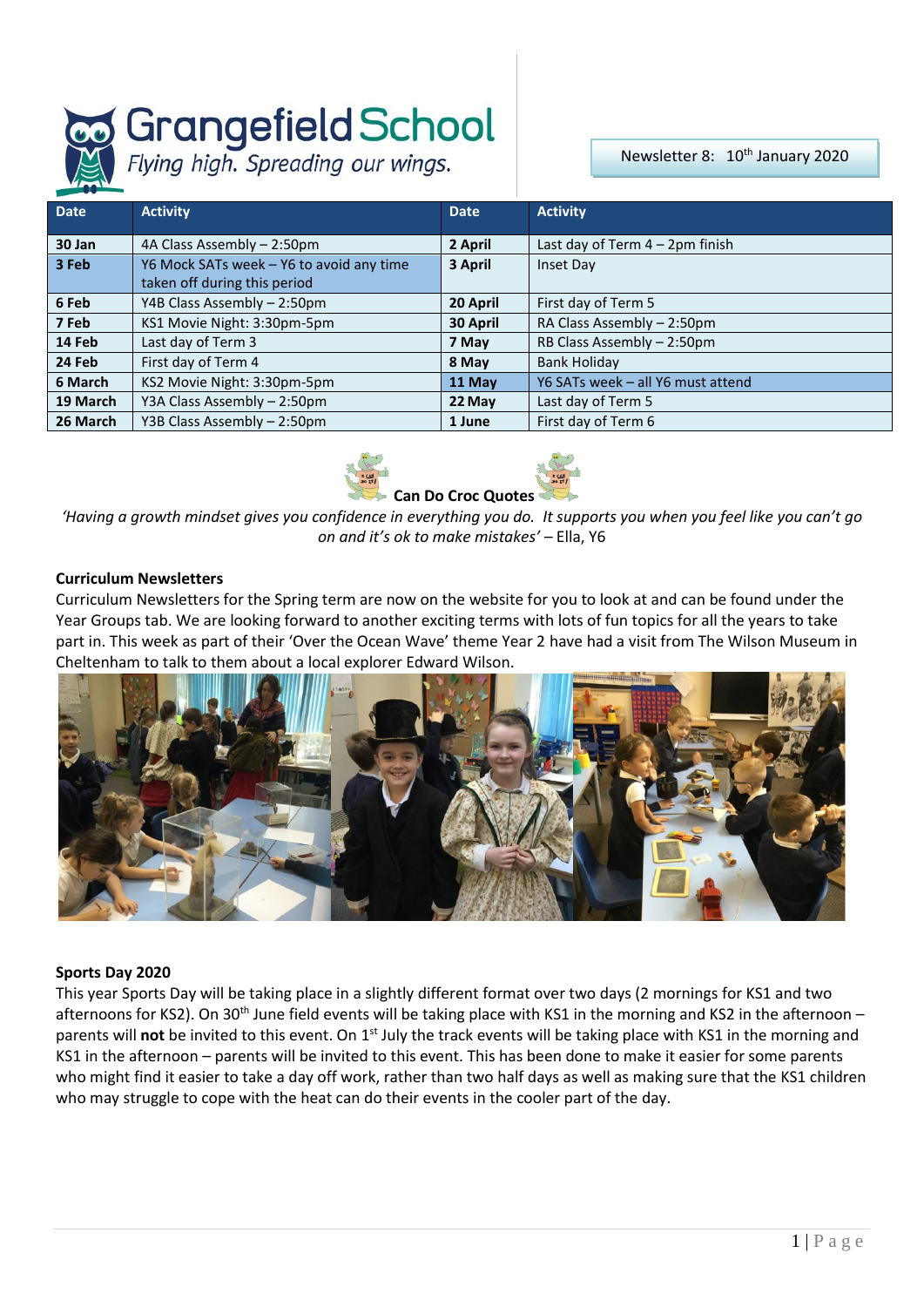# **Sports Hall Athletics**

On Monday 16<sup>th</sup> December Grangefield took part in the Sports Hall Athletics at Cheltenham Sports Centre. Throughout the afternoon the children competed in a variety of track and field events including sprint relays, long distance, obstacle relay, over and under, standing long jump, chest push, standing triple jump, vertical jump, javelin throw and speed bounce. All children participated extremely well with an excellent performance in coming third overall. Many thanks to all the parents who transported the children and supported them throughout the event.

| <b>Position</b> | <b>School</b>         | <b>Points</b> |
|-----------------|-----------------------|---------------|
| 1 <sup>st</sup> | <b>Charlton Kings</b> | 746           |
| 2 <sub>nd</sub> | Leckhampton           | 642           |
| <b>3rd</b>      | Grangefield           | 634           |
| $4^{\text{th}}$ | Dunalley              | 632           |
| 5 <sup>th</sup> | Prestbury             | 628           |
| 6 <sup>th</sup> | St Gregs              | 568           |
| 7 <sup>th</sup> | Oakwood               | 528           |

# **Census Day – 16th January 2020**

On 16th January we have 'Census' day, this is the day the DfE (Department for Education) and LA (Local Authority) ask all schools to submit their data. This data includes the number of children

taking a Universal Free School meal (Reception, Year 1 and Year 2) or a Free School Meal (Reception to Year 6)**. We would like to encourage all children in Reception, Year 1 and Year 2 to have a school dinner on this day as this will determine the funding the school receives to cater for these meals.** If there was a short fall across the whole year it would impact on the normal school budget. The menu this day will be: **Sausages with wedges/baby Potatoes**

**or**

**Vegan Burger with wedges Served with Baked Beans and peas Chocolate crunch or Fresh Fruit Platter**

We thank you for your support in this important matter.

## **Cheltenham Festival of Performing Arts 2018**

The Cheltenham Festival of Performing Arts will run from 5-16<sup>th</sup> May 2020. If you would like your child to be entered into this year's Festival for Verse Speaking, please can you send your child's name, age, date of birth and your name and email address, along with £5 cash to cover the entry fee, to Mrs Migliaccio by Friday 24th January 2020. A copy of the verse will be given to your child, once applications are accepted. There will be a verse speaking lunchtime club next term.

## **Holiday during term time**

Reminder that the Education (Pupil Registration) (England) Regulations 2006 state that the right of a Head Teacher to authorise any absence has been taken away. Consequently, no family holiday, short break or day out can be authorised, except in exceptional circumstances. If you do need to take your child out of school for whatever reason can you please send in an email t[o admin@grangefield.gloucs.sch.uk](mailto:admin@grangefield.gloucs.sch.uk) stating the dates and reasons why. We hope that you understand the importance of the need for your child to be in school as every day that is lost is detrimental to their learning. We thank you for your cooperation in this matter.

## **Reminders**

 School Dinners – Key Stage Two Parents: Please make sure that you pay your dinner money regularly. We are no longer able to let the total debt go beyond £15 and if this does happen you will have to bring in a packed lunch for your child until the debt has been paid.